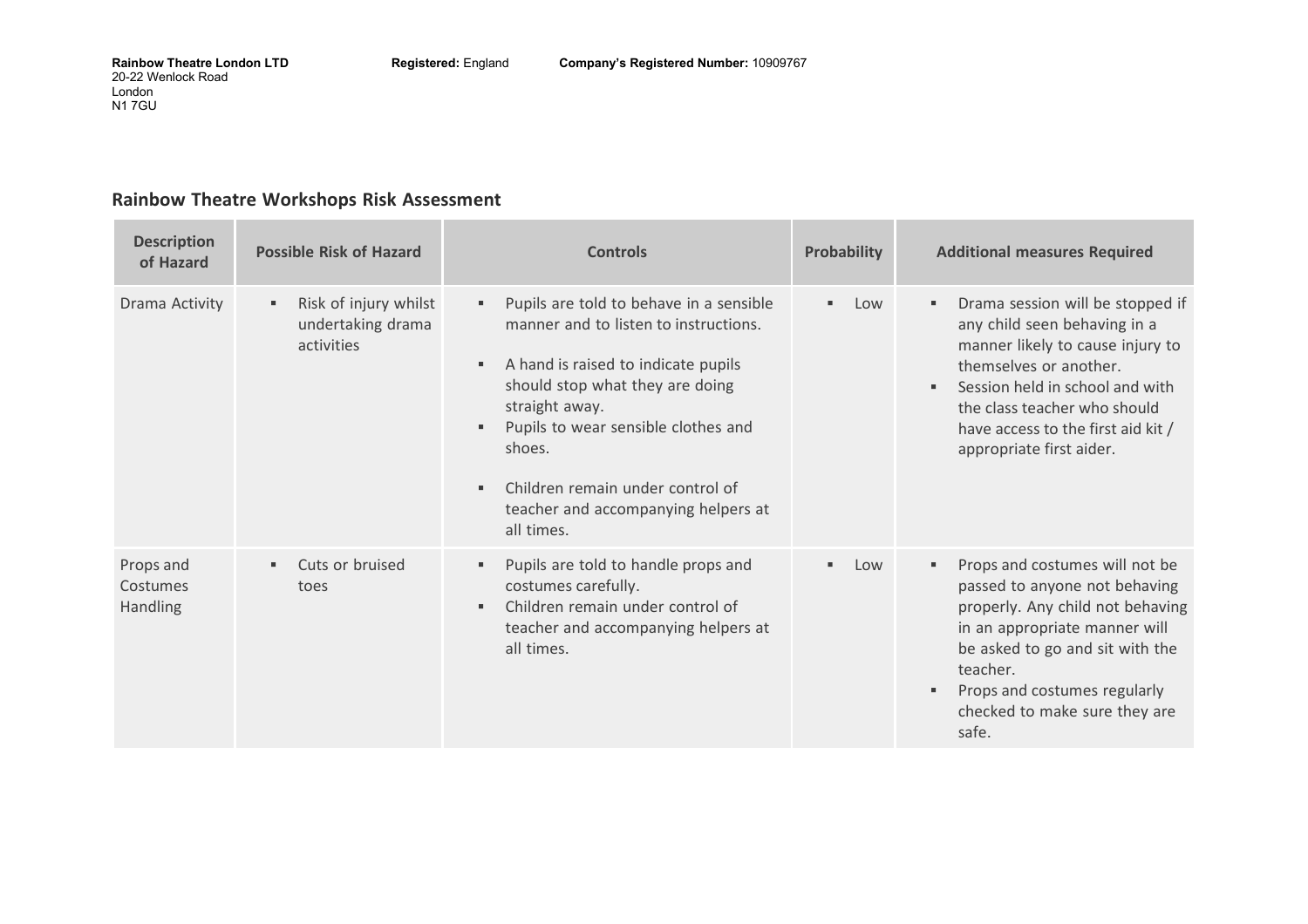**COLLECTION** 

| <b>Description</b><br>of Hazard             | <b>Possible Risk of Hazard</b>                                                      | <b>Controls</b>                                                                                                                                                                                                                                                                           | Probability | <b>Additional measures Required</b>                                                                                                                                             |
|---------------------------------------------|-------------------------------------------------------------------------------------|-------------------------------------------------------------------------------------------------------------------------------------------------------------------------------------------------------------------------------------------------------------------------------------------|-------------|---------------------------------------------------------------------------------------------------------------------------------------------------------------------------------|
| Props and<br>Costumes<br>Handling           | Contamination<br>٠.                                                                 | Objects are clean and kept stored in<br>٠<br>locked cabinets.<br>Pupils told not to put their fingers in<br>٠<br>their mouths after handling objects.                                                                                                                                     | Low         | Teachers are responsible for<br>making sure pupils wash their<br>hands after a workshop.                                                                                        |
| Venue for<br>workshop and<br><b>Toilets</b> | Pupils move<br>around to / from<br>workshops                                        | Children remain under control of<br>$\blacksquare$<br>teacher and accompanying helpers at<br>all times.<br>Workshops are held in school and the<br>٠<br>applicable teacher should advise of<br>protocol for children leaving the<br>workshop for toilets                                  | Low         | Teachers are responsible for<br>ensuring school protocols are<br>followed in terms of movement<br>to/from the workshop and for<br>toilet breaks.]                               |
| Smoke<br>Machine                            | Pupils touching<br>machine when hot<br>or tripping over<br>lead.<br>Liquid Spillage | The smoke machine will be behind a<br>$\blacksquare$<br>screen with an actor at all times<br>Children are not required to touch or<br>٠<br>operate the machine and should not go<br>behind this screen<br>Machine handled by an adult and<br>$\blacksquare$<br>transported in its own box | Low         | Leads and wires will be taped<br>۰.<br>down<br>Teachers are responsible for<br>ensuring pupils remain in seats<br>throughout the workshop unless<br>instructed to do otherwise. |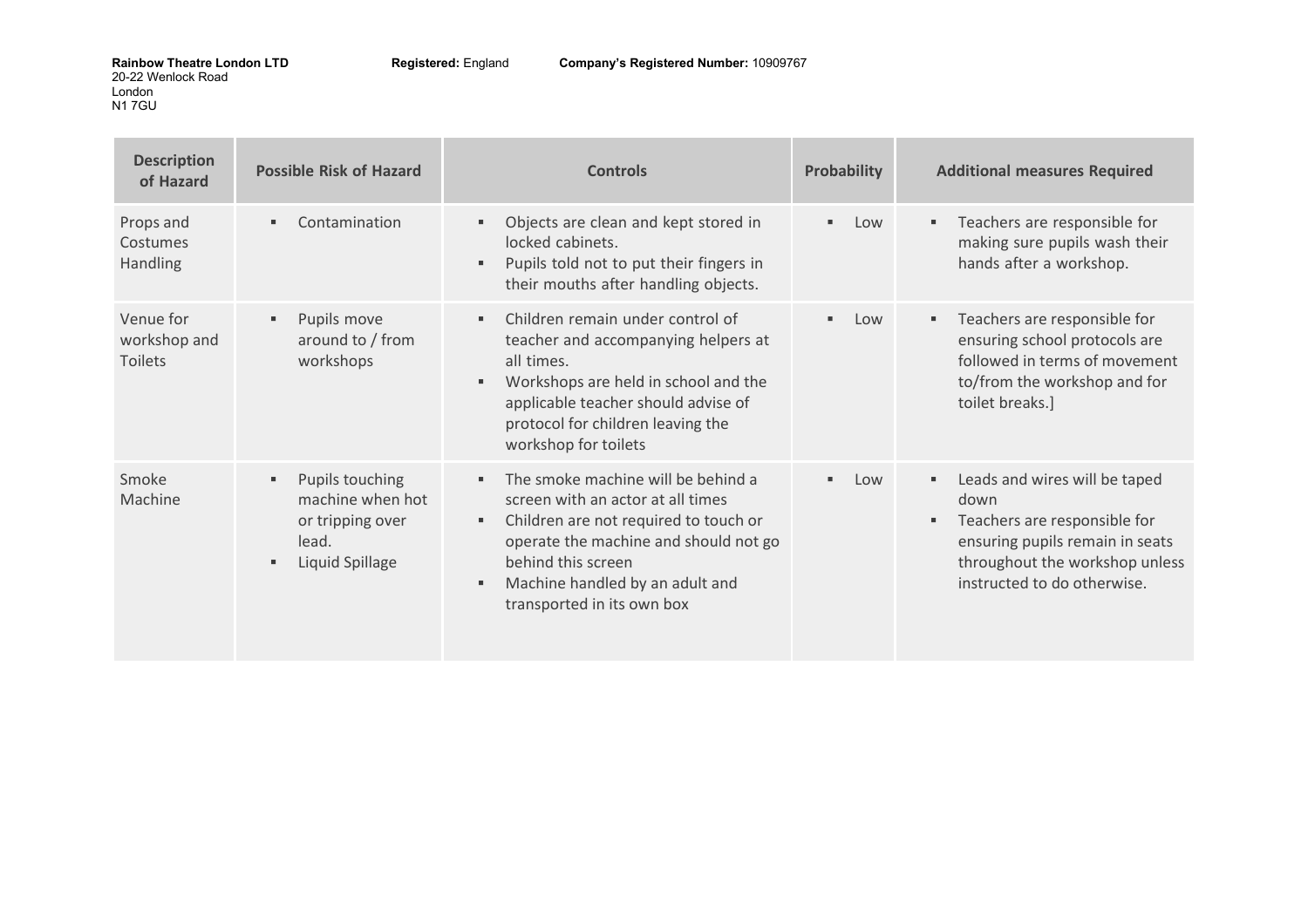$\sim$ 

**Contract Contract** 

| <b>Description</b><br>of Hazard | <b>Possible Risk of Hazard</b>               | <b>Controls</b>                                                                                                                                                                                                                                                                                                                                                                                                                                                                                                                                                                                                                                                                                                                                                                                                                                            | <b>Probability</b> | <b>Additional measures Required</b>                                                                                                                                                                                                                                                                                                                                                                                                                                                                                                                                                                                                                                                                                                                                    |
|---------------------------------|----------------------------------------------|------------------------------------------------------------------------------------------------------------------------------------------------------------------------------------------------------------------------------------------------------------------------------------------------------------------------------------------------------------------------------------------------------------------------------------------------------------------------------------------------------------------------------------------------------------------------------------------------------------------------------------------------------------------------------------------------------------------------------------------------------------------------------------------------------------------------------------------------------------|--------------------|------------------------------------------------------------------------------------------------------------------------------------------------------------------------------------------------------------------------------------------------------------------------------------------------------------------------------------------------------------------------------------------------------------------------------------------------------------------------------------------------------------------------------------------------------------------------------------------------------------------------------------------------------------------------------------------------------------------------------------------------------------------------|
| COVID-19                        | Risk of spread of<br>$\blacksquare$<br>virus | All Actors will wear face masks when<br>$\blacksquare$<br>entering school, moving equipment in<br>and out of school and when using<br>bathrooms.<br>Actors will wash their hands before and<br>$\blacksquare$<br>after each show and will use hand<br>sanitiser during the show where<br>appropriate<br>Actors will follow government<br>٠<br>guidelines to keep 2 metre distance<br>from children and staff. If it is not<br>possible to do this, they will maintain a<br>1 metre distance using a visor (and<br>gloves if necessary)<br>Actors temperature will be taken daily.<br>$\blacksquare$<br>Actors will be told to stay at home if<br>٠<br>they present any COVID-19 symptoms<br>or anyone within their "bubble"<br>presents symptoms and appropriate<br>action and precaution will be put into<br>place according to government<br>guidelines. | High               | Our shows will be adapted to<br>avoid any close proximity to<br>children and staff. There will be<br>no physical contact.<br>Teachers will be responsible for<br>keeping classes in "bubbles" and<br>informing Rainbow Theatre of<br>this.<br>Schools will be notified if any of<br>٠<br>our Actors present COVID-19<br>symptoms or if someone in an<br>actor's "bubble" presents<br>symptoms.<br>Agreement with schools to<br>contact Rainbow Theatre<br>London LTD should a case from a<br>visited "bubble" in school<br>present COVID-19 symptoms<br>within 21 days of the visit.<br>Company vehicle interior<br>cleaned daily.<br>Performance space to have as<br>many doors and windows open<br>as possible during the<br>performance to increase<br>ventilation. |